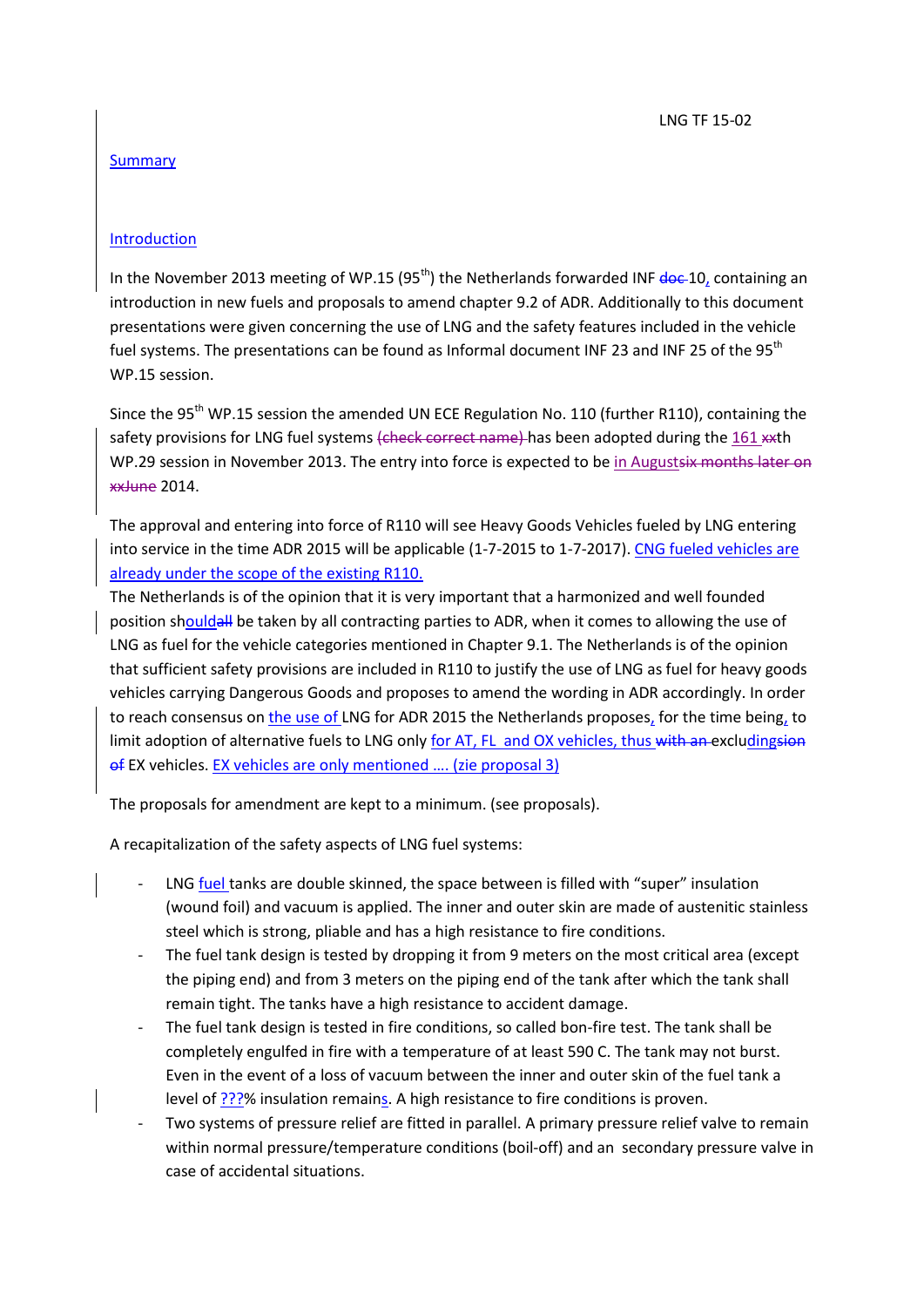The normal boil off is a limited volume vented high up behind the vehicle cab at a relative low pressure. Even in the case of a loss of vacuum this pressure relief is expected to cope. The risk (probability and effect) of this release of gas is very low. Future development may see this outflow contained or used otherwise to limit pollution.

The discharge from the secondary (emergency) pressure release is also of a relatively low pressure. This means that the discharged gas will remain at short distance to the valve, dispersing in the air quickly. Even in a discharge in fire conditions the energy released will be insufficient for instance to ignite a tire.

- When the engine stops, deliberately or in accidental situations an automatic closing valve on the tank will disrupt the outflow of gas. The evaporator, fuel line and engine injection system have safety barriers to prevent unintended outflow of gas.
- The design of positive ignition systems used for LNG and CNG vehicles is of a different design than in the nineteen-nineties. Coils generating the high voltage will be on top of the sparkplugs or in close vicinity of the spark plugs and will be electronically triggered, this way risks of sparks by defective leads and electro magnetic pulses are limited in comparison to traditional systems in use when drafting chapter 9.2 of ADR.
- The physical properties of natural gas are such that. Aalthough gases are flammable at ambient pressure and temperatures Natural gas has a high auto ignition temperature. The risk for ignition by a hot vehicle part is low. An overview of the physical properties of current fuels is given in the table below. Because of the specific weight natural gas will be dispersed in the air and the mixture will become below the lower explosion limit vastly. Kees, dit geldt bij kamertemperatuur, aardgas is pas bij -120 C lichter dan lucht. Dit betekent dat het LNG dat verdampt,afhankelijke van de weersomstandigheden, zich minuten lang langs de grond kan verspreiden, voordat het opstijgt.

| Fuel        | Spec Weight    | Spec weight    | Flash Point | LEL/UEL         | Auto ignition |
|-------------|----------------|----------------|-------------|-----------------|---------------|
|             | Liquid $(g/L)$ | Gas $(g/L)$    |             |                 | Temperature   |
| Petrol      | 700 @ 20 C     |                | $-43C$      | $1.2\% -7.1\%$  | 280 C         |
| Diesel      | 800 @ 20 C     |                | 55 C        | $0.6\% - 7.5\%$ | 210 C         |
| <b>LPG</b>  |                | 20.0-20.67 @   | $-60C$      | 1.8%-8.5%       | 287 C         |
|             |                | $OC - bar$     |             |                 |               |
| Ethanol     | 790 @20C       |                | 17 C        | 3.3%-19%        | 363 C         |
| Natural gas | 422 @ -162C    | 7.2 @ 0C-1bar  | $-188C$     | 5%-15%          | 537 C         |
| (methane)   |                |                |             |                 |               |
| Air         |                | 12.9 @ 0C-1bar |             |                 |               |

??? Tabel: physical properties (indicative) fuels

# Comparison with Diesel fuel

Tanks for Diesel Fuel are thin walled and commonly squared of. The design requirements are limited, only for fuel tanks made of plastic materials a bon-fire test is prescribed.

Diesel Fuel tanks offer limited protection against mechanical impact. When they rupture several hundreds of liters of Diesel Fuel may run out, forming a pool around the vehicle. Although the flashpoint is above 55 C, the auto ignition point of Diesel fuel is low at 210 C. Touching hot vehicle parts may lead to ignition. When the diesel fuel ignites there will be sufficient fuel around to fuel exothermic reactions which set the vehicle (and its tires) into a blaze.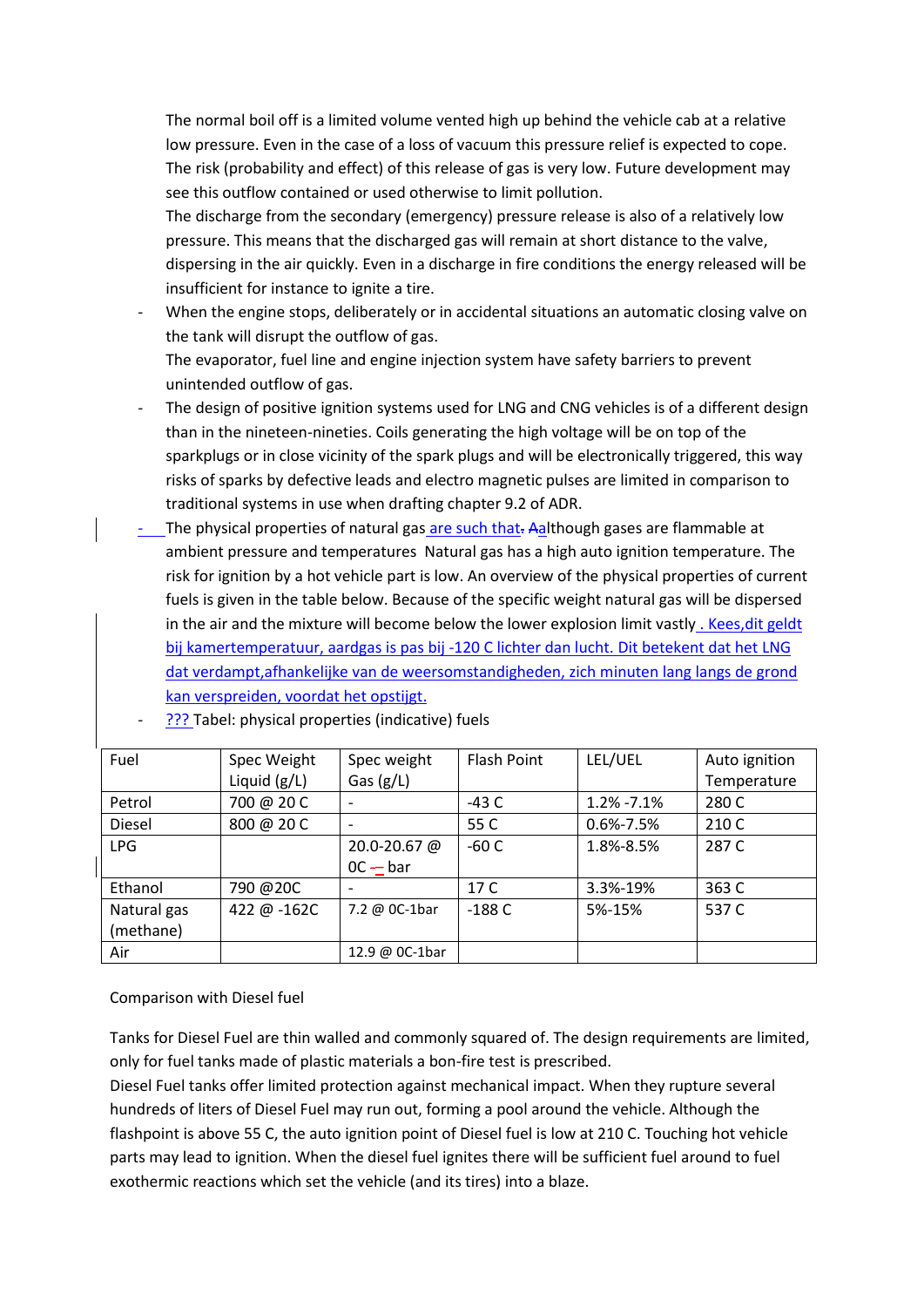LNG tanks will stand up to mechanical impact and no release is expected from impact. The fuel valve is closed automatically if the engine stops. No significant volume of fuel is available to sustain a fire. Even in a fire condition the release of gas is limited, making that it is unlikely to will for instance not be sufficient to ignite a truck tire.

# **Proposals**

To make the use of CNG or LNG possible the following amendments are proposed.

**Proposal 1**. Amend Subsection 9.2.4.3 (a) (new text in italic, replaced text stricken through) to read:

(a ) In the event of any leakage *in the normal operating conditions of the vehicle*, the fuel shall *not come* drain to the ground without coming into contact with hot parts *[above the auto ignition temperature of the fuel]* of the vehicle or *with* or hot parts of the load.

*Justification proposal 1:*

Subsection 9.2.4.3 (a) requires that leaking fuel "shall drain to the ground". This is not possible for fuels in gaseous form that are lighter than air. In this interpretation this requirement prevents the use of gaseous fuels.

It cannot be prevented that leaking fuel will contact hot vehicle parts or the load in any position, (e.g when on its side or completely overturned, nose-up/nose-down). For this the wording "normal operating conditions" in plural are included. It means the vehicle shall be on its wheels, either with the engine running or not, level or sideways banked/uphill/downhill etc.

However the basic performance requirement that leaking fuel shall not come into contact with hot parts of the engine, exhaust or load could be a problem applicable to all fuels (-the vehicle could be on its side or overturned, nose-up/nose-down). Additional the auto ignition point of the particular fuel may be taken into consideration. (Kees, is dit laatste niet extra verwarrend?) OK deleted!

**Proposal 2.** Amend Subsection 9.2.4.3 by adding a new paragraph (c) to read:

(c ) Fuel containers (CNG) or fuel tanks (LNG) shall comply with the provisions of ECE Regulation No. 110. Additionally t<sub>T</sub>he discharge of the (emergency) pressure relief device shall be so directed to avoid any danger to the load through heating or ignition.

*Justification proposal 2:*

New subsection 9.2.4.3 (c ) gives the basis requirement for CNG fuel containers or LNG tanks to comply with. The wording fuel container and fuel tank are the terminology used in the relevant regulations. For new vehicles the reference to the Regulations may be superfluous but it may be useful for retrofitteding existing vehicles.

The second sentence contains a basic provision, not part of Regulation No. 110, that the discharge of gas by the safety valve should not endanger the load by heating or ignition. LNG systems have two pressure relief valves, one for the boil down and another for emergencies. A possible option would be to bring a discharge pipe of the pressure relief valve to the top of the drivers cabin away from the tank or other superstructure, other satisfactory solutions should be possible. En CNG?

**Proposal 3**. Amend Subsection 9.2.4.4 (new text in *italic*) to read:

The engine propelling the vehicle shall be so equipped and situated to avoid any danger to the load through heating or ignition. In the case of EX/II and EX/III vehicles the engine shall be of compression-ignition construction *using only fuels with a flashpoint above 55 <sup>0</sup>C*.

*Justification proposal 3:*